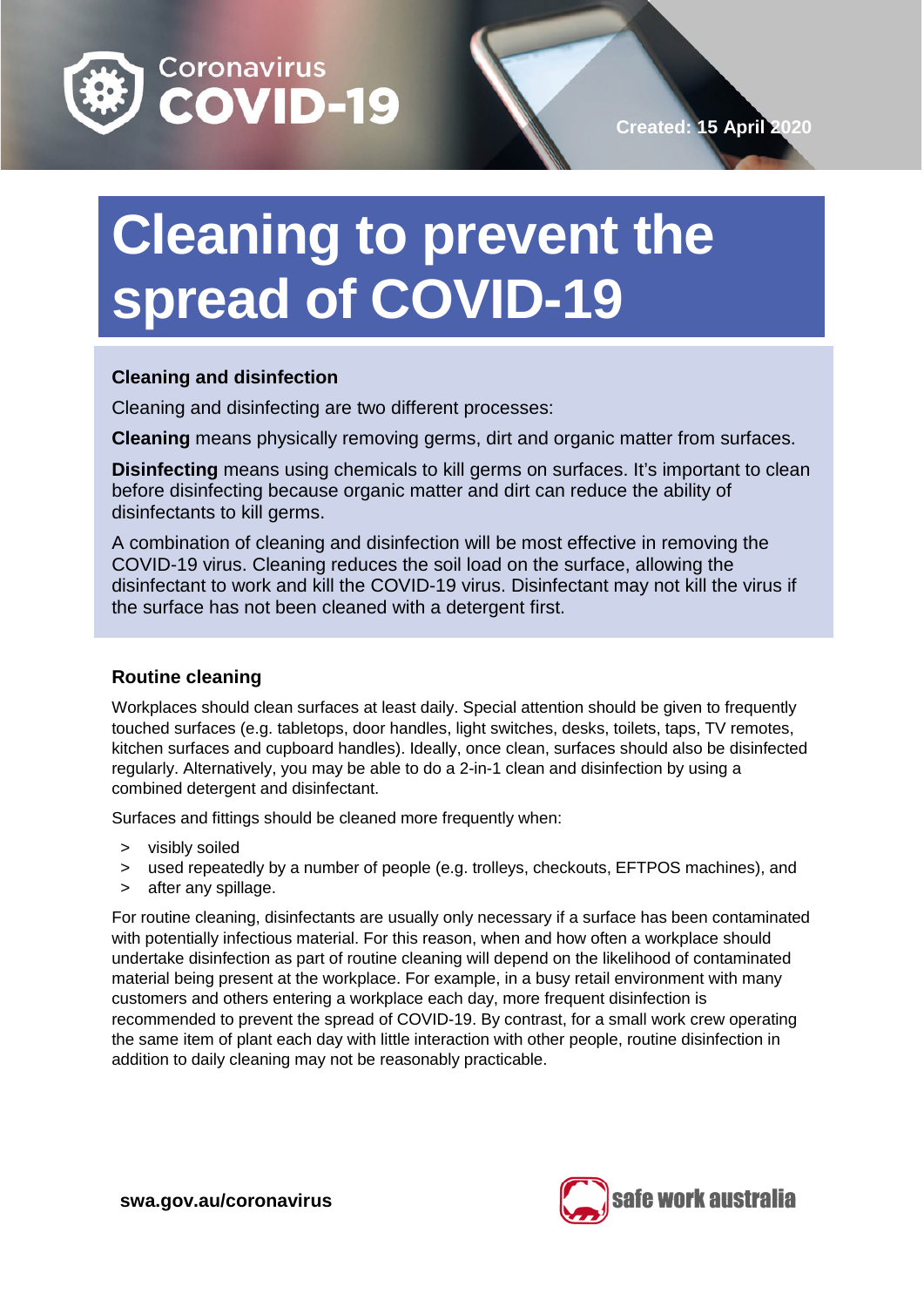

# **How do I clean?**

Use the following steps to clean an environment:

- 1. Wear gloves when cleaning. Gloves should be discarded after each clean. If it is necessary to use reusable gloves, gloves should only be used for COVID-19 related cleaning and should not be used for other purposes or shared between workers. Wash reusable gloves with detergent and water after use and leave to dry. Clean hands immediately after removing gloves using soap and water or hand sanitiser.
- 2. Thoroughly clean surfaces using detergent and water. Always clean from the cleanest surfaces to the dirtiest surfaces. This stops the transfer of germs to cleaner surfaces and allows you to physically remove and dispose of the largest possible amount of germs.
- 3. If you need to use a disinfectant, clean the surface first using detergent then apply a disinfectant or use a combined detergent and disinfectant (see next section). A disinfectant will not kill germs if the surface has not been cleaned first. Apply disinfectant to surfaces using disposable paper towel or a disposable cloth. If non-disposable cloths are used, ensure they are laundered and dried before reusing.
- 4. Allow the disinfectant to remain on the surface for the period of time required to kill the virus (contact time) as specified by the manufacturer. If no time is specified, leave for 10 minutes.

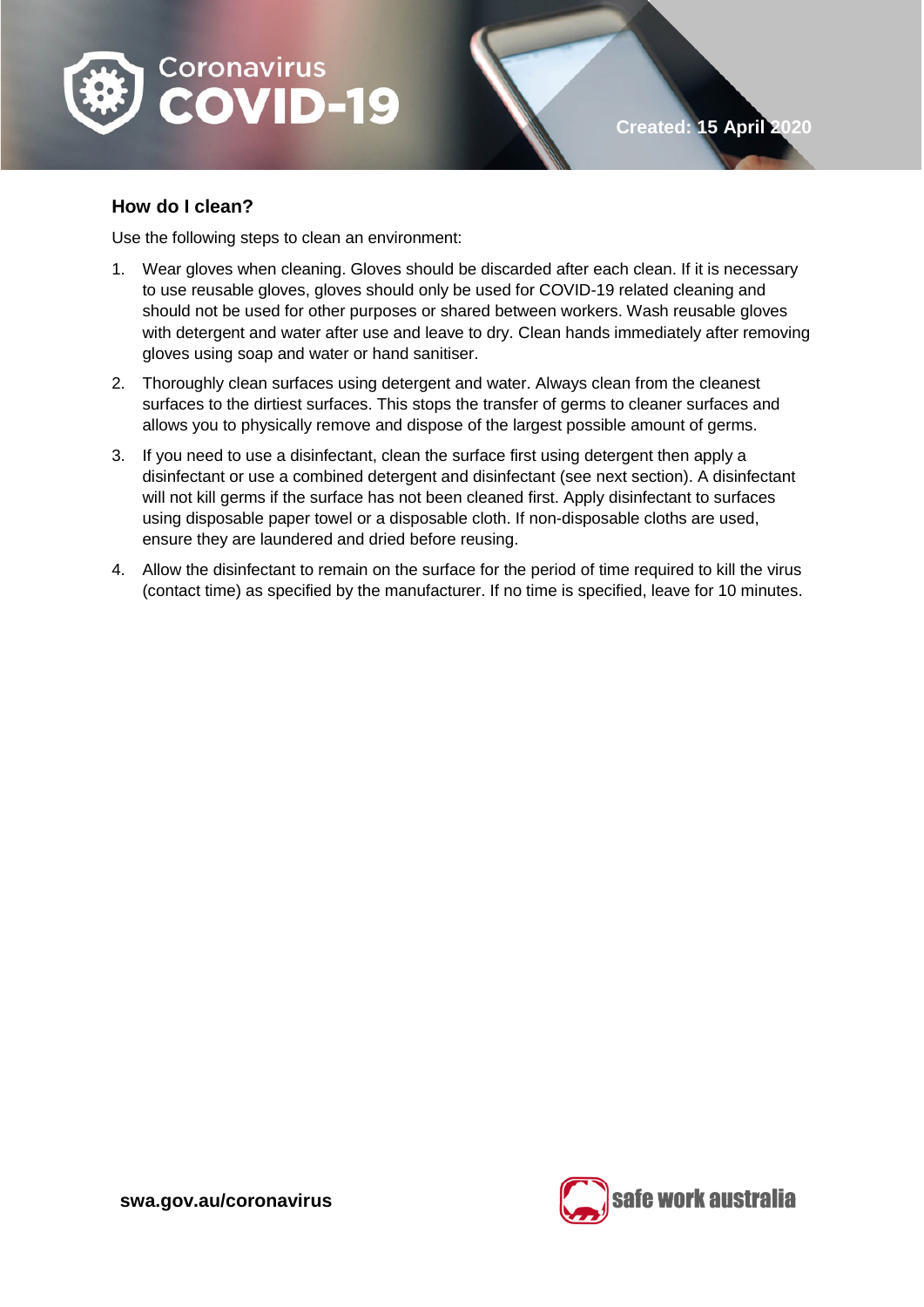

## **How should I clean if someone at my workplace is suspected or confirmed to have COVID-19?**

If a person who has been at your workplace is suspected or confirmed to have COVID-19, you must thoroughly clean and disinfect all areas of suspected contamination.

Clean and disinfect all areas (for example, offices, bathrooms and common areas) that were used by the suspected or confirmed case of COVID-19. Close off the affected area before cleaning and disinfection. Open outside doors and windows if possible to increase air circulation and then commence cleaning and disinfection.

- > clean and disinfect hard surfaces using either: a physical clean using detergent and water followed by a clean with 1,000 ppm bleach solution (2-step clean), for example, household bleach or hospital-grade bleach solutions that are readily available from retail stores. Bleach solutions should be made fresh daily.
- > a physical clean using a combined detergent and 1,000 ppm bleach solution (2-in-1 clean) made up daily from a concentrated solution (refer to the [Department of Health](https://www.health.gov.au/sites/default/files/documents/2020/03/environmental-cleaning-and-disinfection-principles-for-covid-19.pdf)  [website](https://www.health.gov.au/sites/default/files/documents/2020/03/environmental-cleaning-and-disinfection-principles-for-covid-19.pdf) for more information on achieving the correct bleach solution).

Once cleaning and disinfection is complete, place disposable cloths, PPE and covers in a plastic rubbish bag, place it inside another rubbish bag (double-bagging) and dispose of the bag in the general waste.

There is no need to close down an entire workplace, while cleaning and disinfection takes place, particularly if the person infected, or suspected to be infected, has only visited parts of the workplace. However the cleaning and disinfection must occur before any workers return to affected areas.

Whether you need to suspend operations in your workplace will depend on factors such as the size of the workplace, nature of work, number of people, and suspected areas of contamination in your workplace.

Those cleaning an area of suspected contamination need to be equipped with appropriate Personal protective equipment (PPE). This includes disposable gloves and safety eyewear to protect against chemical splashes. If there is visible contamination with respiratory secretions or other body fluids in the area, the cleaning staff should also wear a disposable apron. If the person with suspected or confirmed COVID-19 is in the area to be cleaned (e.g. a hotel room), put on a surgical mask and ask the person to step outside if possible.

Clean your hands using soap and water for at least 20 seconds, or where this is not possible, hand sanitiser of with at least 60% ethanol or 70% isopropanol as the active ingredient before putting on and after removing PPE.

Cleaning equipment including mop heads and cloths should be laundered using hot water and completely dried before re-use. Cleaning equipment such as buckets should be emptied and cleaned with a new batch of disinfectant and allowed to dry completely before re-use.

If your workplace handles food, you should follow the additional advice of [Food Standards](https://www.foodstandards.gov.au/consumer/safety/Pages/NOVEL-CORONAVIRUS-AND-FOOD-SAFETY.aspx)  [Australia New Zealand.](https://www.foodstandards.gov.au/consumer/safety/Pages/NOVEL-CORONAVIRUS-AND-FOOD-SAFETY.aspx)



**Created: 15 April 2020**

**swa.gov.au/coronavirus**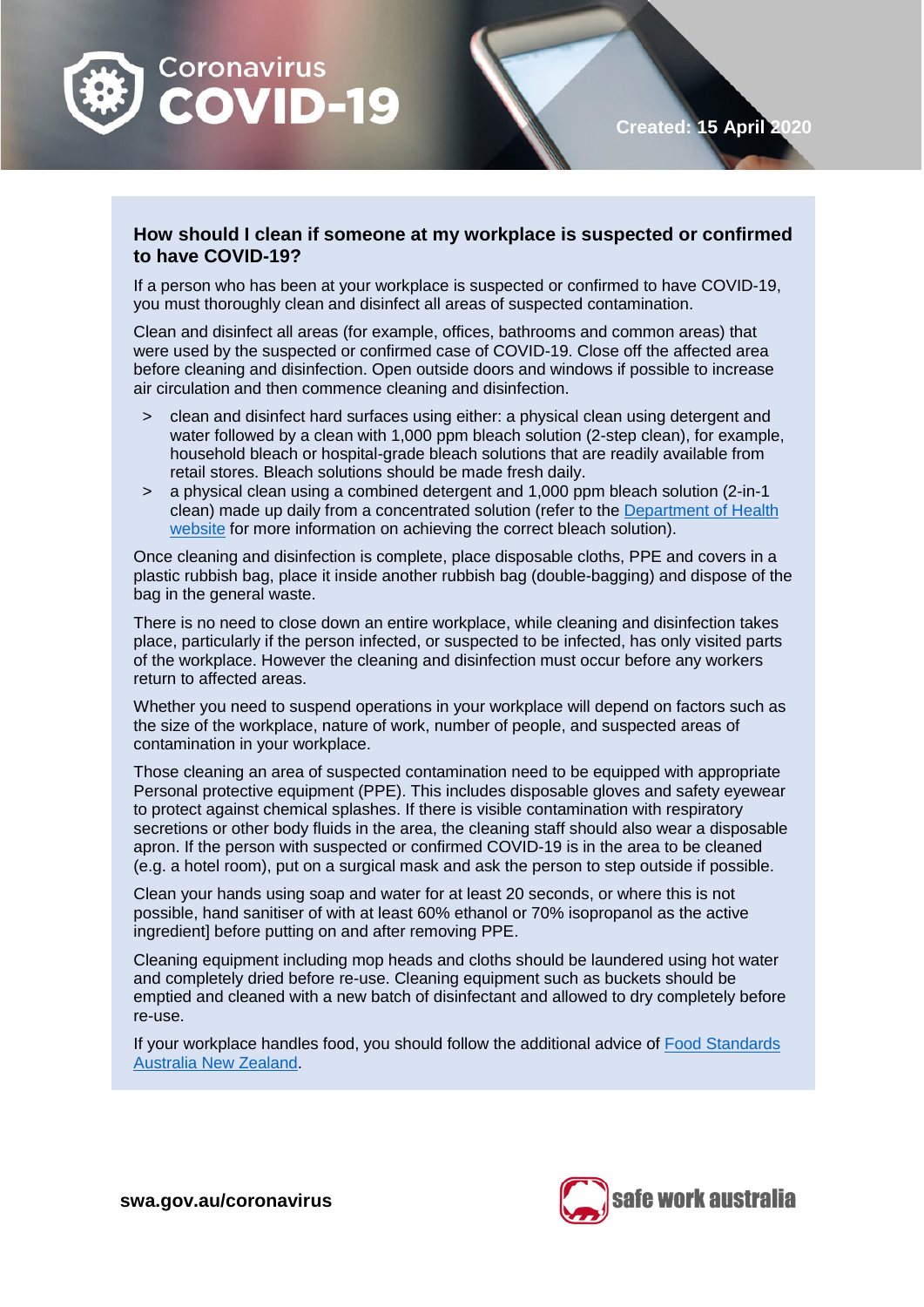

## **What should I use for routine cleaning?**

#### *Hard surfaces*

In most circumstances, cleaning with detergent and water is sufficient.

#### *Soft or porous surfaces*

For soft or porous surfaces like fabric or leather, seek advice from the manufacturer of the item to be cleaned about which products can be safely used.

Detergent can generally be used to clean fabric surfaces. If more thorough cleaning is needed, fabric surfaces may be steam cleaned. Leather will have special cleaning requirements.

If soft or porous surfaces require regular cleaning, such as seats in offices, or in vehicles, it may be more effective to use a removable washable cover or a disposable cover and replace these as regularly as you would clean the surfaces.

# **What should I use to disinfect?**

#### *Hard surfaces*

Disinfectants containing ≥ 70% alcohol, quaternary ammonium compounds, chlorine bleach or oxygen bleach are suitable for use on hard surfaces (that is, surfaces where any spilt liquid pools, and does not soak in). These will be labelled as 'disinfectant' on the packaging.

#### *Soft or porous surfaces*

Disinfectant is not suitable on fabric surfaces as it only works with extended contact time with the surface.

## **Using disinfectants safely**

Follow all manufacturer's instructions and read the label and the Safety Data Sheet (SDS). For information on how to read labels and SDS, see the Safe Work Australia [SDS page.](https://www.safeworkaustralia.gov.au/sds)

Do not use different types of disinfectants together.

Store your disinfectants safely and securely, out of direct sunlight and away from heat sources.

Mix your disinfectants in a well-ventilated area. Some concentrated products recommend the use of a local exhaust ventilation system.

For spraying or misting products, spray directly into the cleaning cloth to dampen the cloth for use. Take care not to generate a mist.

PPE to use when diluting and using disinfectants includes:

- > gloves, elbow-length if available, and
- > eye protection (safety glasses, not prescription glasses).